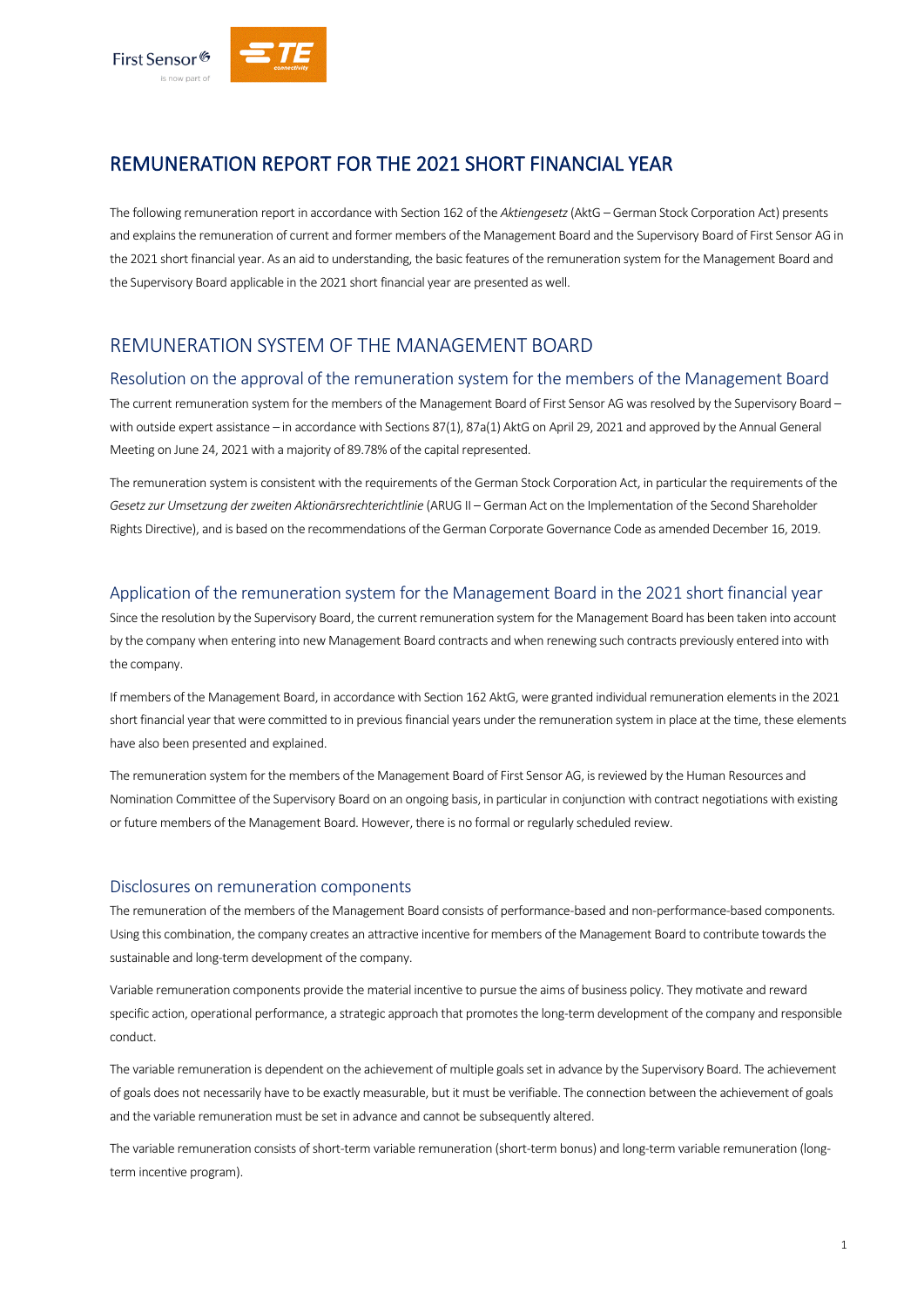

The short-term variable bonus is calculated according to the Annual Incentive Plan (AIP) of the TE Connectivity Group. The purpose of the AIP program is to reward managers for achieving financial or strategic performance targets. There is no guaranteed minimum achievement; it is therefore possible for the short-term variable bonus not to be paid at all. The amount of the short-term bonus under the AIP program is determined by the Supervisory Board of the company within six months of the end of a financial year and paid to the members of the Management Board.

As long-term variable remuneration, the members of the Management Board receive restricted stock units (RSU) of TE Connectivity Ltd. in conjunction with its long-term incentive (LTI) program. TE Connectivity Ltd. uses LTI awards to offer competitive compensation that recognizes employees' contributions and aligns their remuneration with shareholder interests by focusing on long-term growth and stock performance.

| <b>REMUNERATION COMPONENT</b>      | <b>ASSESSMENT BASE/PARAMETERS</b>                                                                                                                                                                                                                                                                                                                                                                                                                                                                                                                                                                                                                                                                        |  |  |
|------------------------------------|----------------------------------------------------------------------------------------------------------------------------------------------------------------------------------------------------------------------------------------------------------------------------------------------------------------------------------------------------------------------------------------------------------------------------------------------------------------------------------------------------------------------------------------------------------------------------------------------------------------------------------------------------------------------------------------------------------|--|--|
| Non-performance-based remuneration |                                                                                                                                                                                                                                                                                                                                                                                                                                                                                                                                                                                                                                                                                                          |  |  |
| Fixed salary                       | Non-performance-based fixed remuneration paid in monthly installments                                                                                                                                                                                                                                                                                                                                                                                                                                                                                                                                                                                                                                    |  |  |
| Additional benefits                | Use of a company car or rail card (BahnCard 100), first class; insurance premiums; other one-time or<br>temporary (provisional) benefits on recruitment; reimbursement of costs of business travel                                                                                                                                                                                                                                                                                                                                                                                                                                                                                                       |  |  |
| Performance-based remuneration     |                                                                                                                                                                                                                                                                                                                                                                                                                                                                                                                                                                                                                                                                                                          |  |  |
| Short-term variable remuneration   | calculated according to the Annual Incentive Plan (AIP) of the TE Connectivity Group<br>- annual incentive target amount as a percentage of fixed salary<br>performance level on the basis of various key performance indicators, e.g. sales and operating<br>result (60%), other KPIs and earnings per share of TE Connectivity Ltd. (40%)<br>$-$ calculation of the annual incentive award by multiplying the annual incentive target amount by<br>weighted target achievement (0-200%) and the personal performance factor (0-200%)<br>- Payment must not exceed 300% of the individual annual incentive target amount (cap).                                                                         |  |  |
| Long-term variable remuneration    | Share-based long-term remuneration, term 4 years: issue of restricted stock units (RSU) of TE<br>Connectivity Ltd. in conjunction with its long-term incentive (LTI) program<br>- award of a number of RSUs at an award date<br>- four-year vesting period, i.e. members of the Management Board earn a quarter of the<br>initially awarded RSUs per year<br>- vested RSUs are converted into shares of TE Connectivity Ltd. that can be sold during a<br>trading window.<br>The value of the RSUs is determined as of the grant date. The basis assumed for this is a<br>maximum increase by the end of the vesting period of 200% compared to the grant date<br>(calculation of maximum remuneration). |  |  |
| Maximum remuneration               | Cap on the total amount of remuneration granted for a financial year in accordance with Section<br>87a(1) sentence 2 no. 1 AktG:<br>- The maximum amount of remuneration for a financial year - regardless of whether this is<br>paid in this financial year or at a later date and subject to the caps on short-term and long-<br>term variable remuneration - is €580,000 for all members of the Management Board.                                                                                                                                                                                                                                                                                     |  |  |
| Severance cap                      | Entitlement to payment of severance in the amount of the fixed annual salary for the remainder<br>of the contract term, though not more than €500,000 (cap); if there is a post-contractual, non-<br>competition clause, the severance payment does not count towards the related compensation;<br>the severance cap and the compensation for observing the non-competition restriction are both<br>limited to two fixed annual salaries in total                                                                                                                                                                                                                                                        |  |  |
| Penalty and claw-back regulations  | n/a                                                                                                                                                                                                                                                                                                                                                                                                                                                                                                                                                                                                                                                                                                      |  |  |

If the conditions are satisfied in the vesting period of the next four years, the remuneration of the members of the Management Board breaks down as follows:

- fixed remuneration accounting for around 35% of maximum remuneration (fixed annual salary and other emoluments);
- short-term variable remuneration (AIP) accounting for around 30% of maximum remuneration;
- long-term variable remuneration (LTI) accounting for around 35% of maximum remuneration.

The remuneration system does not require members of the Management Board to acquire and hold shares in the company (Share Ownership Guidelines).

Former and current members of the Management Board receive no pension commitments.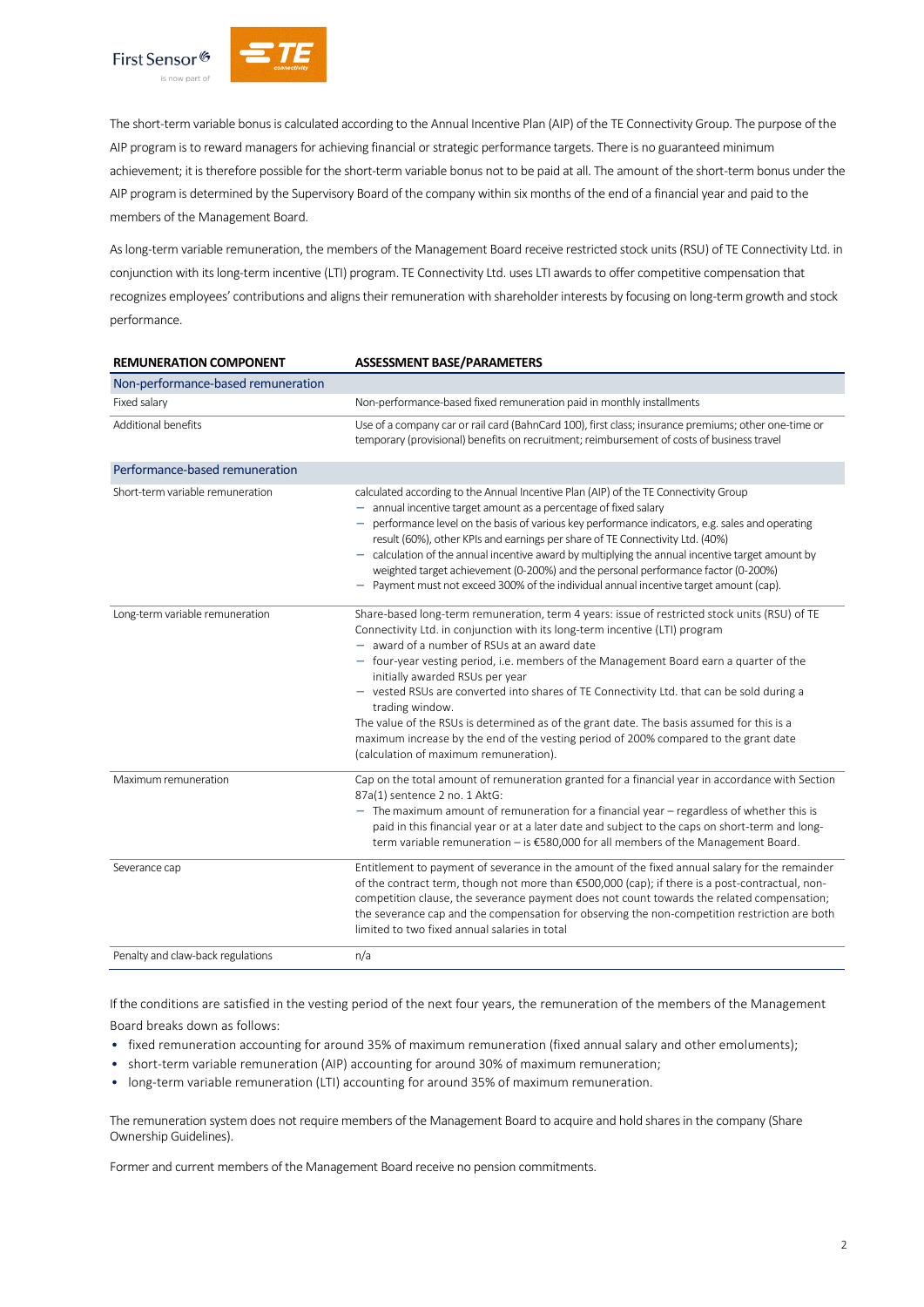



#### Disclosures on shares and stock options

The members of the Management Board do not receive any remuneration components in the form of shares or stock options in First Sensor AG. The long-term variable remuneration is exclusively accounted for by the TE Connectivity Ltd. restricted stock units program.

#### Disclosures on the claw-back of variable remuneration components

The remuneration of members of the Management Board ensures that special achievements are appropriately rewarded and that the failure to achieve targets leads to a tangible reduction in remuneration. Given the strong need for strategic changes at First Sensor, the Supervisory Board chose not to introduce claw-back clauses when designing the remuneration system.

## Disclosures on departures from the remuneration system

The company has not entered into service contracts with any of the members of the Management Board currently appointed. All the members of the Management Board currently appointed worked for Group companies of TE Connectivity prior to working for First Sensor and are remunerated by those companies. The members of the Management Board have not received any additional remuneration for assuming a position on the Management Board of First Sensor. The First Sensor remuneration system therefore does not apply to them, but this does not constitute a departure from the remuneration system.

### Disclosures on the implementation of the Annual General Meeting's resolution

The remuneration system for the Management Board is taken into account by the company when entering into new Management Board contracts and when renewing such contracts previously entered into with the company. The remuneration system therefore did not apply to the contract with Markus Resch, which was already in effect at the time the resolution was adopted and ended as of May 31, 2021. The members of the Management Board Sibylle Büttner, Robin Maly and Dirk Schäfer were appointed before the resolution was adopted. All three members of the Management Board are remunerated through their contracts with TE Group companies, which do not contain remuneration components for their work as members of the Management Board of First Sensor AG. The remuneration system therefore does not apply to their work.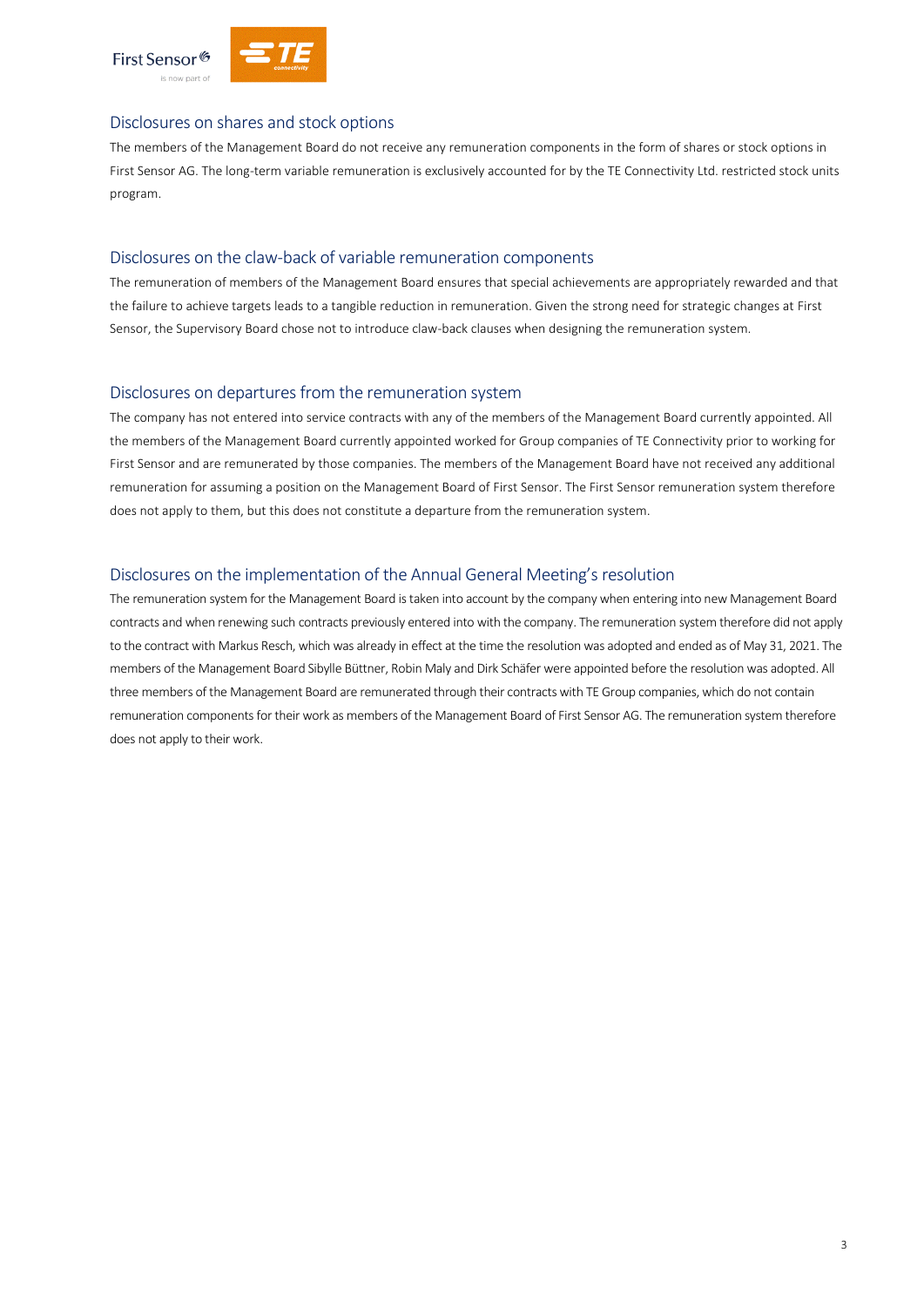

### Disclosures on compliance with the maximum remuneration

The currently appointed members of Management Board do not receive remuneration for their work on the Management Board of First Sensor AG from First Sensor AG or any other companies of TE Connectivity. The maximum remuneration under the remuneration system therefore does not apply to them.

|                                           | <b>Marcus Resch</b><br>CEO/CFO<br>March 14, 2020 to |                          | Sibylle Büttner<br>Member of the<br>Management Board |          | <b>Robin Maly</b><br>Member of the<br>Management Board |                | Dirk Schäfer<br>Member of the<br>Management Board |                |
|-------------------------------------------|-----------------------------------------------------|--------------------------|------------------------------------------------------|----------|--------------------------------------------------------|----------------|---------------------------------------------------|----------------|
| <b>REMUNERATION GRANTED AND</b>           | May 31, 2021                                        |                          | since April 20, 2021                                 |          | since April 20, 2021                                   |                | since June 1, 2021                                |                |
| OWED IN € THOU.                           | 2020                                                | 2021 SFY                 | 2020                                                 | 2021     | 2020                                                   | 2021           | 2020                                              | 2021           |
| Fixed remuneration                        | 220                                                 | 115                      |                                                      | O        |                                                        | $\mathbf{0}$   |                                                   | $\Omega$       |
| Additional benefits                       | 36                                                  | 6                        | ٠                                                    | $\Omega$ |                                                        | $\overline{O}$ |                                                   | $\mathbf{O}$   |
| Total                                     | 256                                                 | 121                      | ٠                                                    | 0        |                                                        | $\mathbf 0$    |                                                   | $\mathbf 0$    |
| Annual variable remuneration              | 88                                                  | 52                       |                                                      | $\Omega$ |                                                        | $\overline{0}$ |                                                   | $\mathbf{0}$   |
| Long-term variable remuneration<br>(LTIP) | 70                                                  | 86                       |                                                      | $\Omega$ |                                                        | 0              |                                                   | $\overline{0}$ |
| <b>Total</b>                              | 158                                                 | 138                      | ٠                                                    | 0        |                                                        | $\mathbf{0}$   |                                                   | $\mathbf 0$    |
| Severance payment                         |                                                     | 345                      | ٠                                                    |          |                                                        |                |                                                   |                |
| Pension expenses                          | 3                                                   | $\overline{\phantom{a}}$ |                                                      | $\Omega$ |                                                        | $\mathbf{O}$   |                                                   | $\Omega$       |
| <b>Total remuneration</b>                 | 417                                                 | 606                      | ۰                                                    | O        |                                                        | $\mathbf{0}$   |                                                   | $\Omega$       |
| Share of fixed remuneration               | 61.8%                                               | 46.7%                    |                                                      |          |                                                        |                |                                                   |                |
| Share of variable remuneration            | 38.2%                                               | 53.3%                    | ٠                                                    |          |                                                        |                |                                                   |                |

The contract with Markus Resch was ended early as of May 31, 2021 in the 2021 short financial year. In return, he received severance pay of €345,000. He is not owed any further remuneration as of September 30, 2021. After working for the Management Board of the company, a consulting agreement was entered into with him, which ended as of October 31, 2021.

## Defined benefits from third parties

The members of the Management Board have not received any defined benefits from third parties in connection with their work as members of the Management Board of First Sensor AG. They also do not receive variable remuneration components based on the operational or strategic goals of First Sensor AG.

#### Benefits in the event of regular contract termination

Separate regulations for the event of regular contract termination are not intended and no agreements have been made in this regard.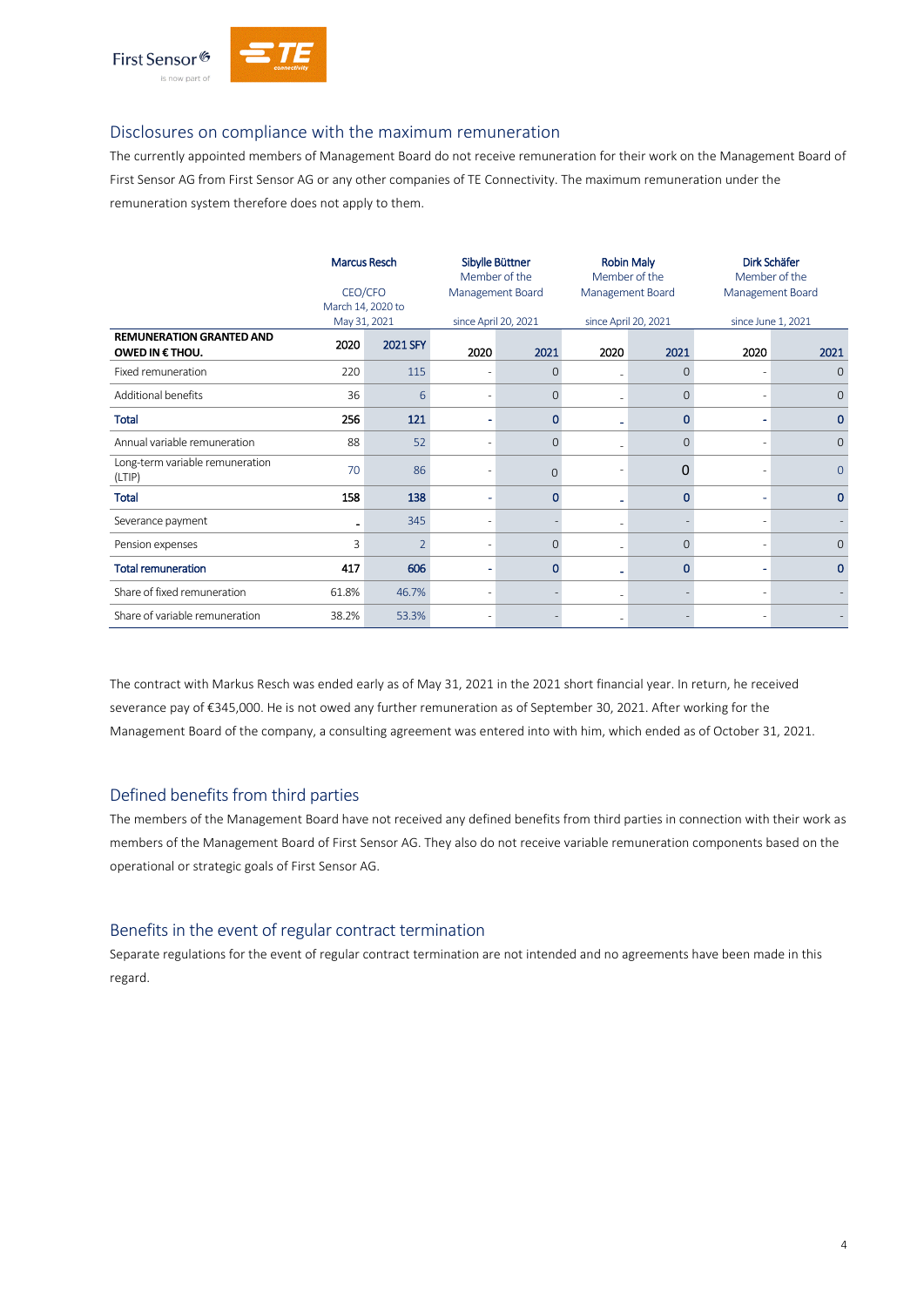



# REMUNERATION SYSTEM FOR THE SUPERVISORY BOARD

#### Resolution on the remuneration system for the members of the Supervisory Board

The remuneration of the members of the Supervisory Board is resolved by the Annual General Meeting. Their remuneration is governed by Article 13 of the Articles of Association of the company. The Management Board and the Supervisory Board have reviewed the remuneration of the members of the Supervisory Board and have concluded that the current remuneration for the members of the Supervisory Board of the company is appropriate. The Management Board and the Supervisory Board therefore proposed to the Annual General Meeting on June 24, 2021 that the remuneration system for the members of the Supervisory Board be left unchanged. This proposal was approved by a majority of 99.99% of the capital represented.

#### Structure and application of the remuneration system for the Supervisory Board

The remuneration system for the Supervisory Board is governed by the Articles of Association and sets out both the abstract and specific framework for the remuneration of members of the Supervisory Board. This guarantees that the remuneration of the members of the Supervisory Board is always consistent with the remuneration system resolved by the Annual General Meeting.

The members of the Supervisory Board of First Sensor AG receive fixed remuneration for their work, the amount of which is dependent on their individual responsibilities within the Supervisory Board. Variable remuneration dependent on specific achievements/targets is not intended for the members of the Supervisory Board. The remuneration also covers the membership and chairmanship of committees. Members of the Supervisory Board who belong to the Supervisory Board for only part of the financial year receive pro rata temporis remuneration.

The Supervisory Board reviews the structure and appropriateness of its remuneration at irregular intervals, though not less than once every four years, with the assistance of the Human Resources and Nomination Committee. Given the particular nature of Supervisory Board remuneration, which fundamentally differs from the work of the company's employees on account of its supervisory nature, there is no vertical comparison between employee and Supervisory Board remuneration.

Each member of the Supervisory Board receives basic annual remuneration of EUR 20,000. The Chairman and Deputy Chairman of the Supervisory Board receive higher remuneration in consideration of their increased organizational and administrative workloads. This amounts to EUR 50,000 for the Chairman and EUR 30,000 for the Deputy Chairman.

The company provides the members of the Supervisory Board with insurance coverage appropriate to their work on the Supervisory Board and pays the corresponding premiums. The company also reimburses each member of the Supervisory Board for any reasonable expenses incurred in the performance of their duties for which proof has been provided and for any VAT that is incurred on their remuneration.

The members of the Supervisory Board receive fixed remuneration only; variable remuneration dependent on specific achievements/targets is not intended for the members of the Supervisory Board. As such, remuneration can only be aligned with business strategy to a limited extent, and therefore has only a limited influence on the long-term performance of the company. However, First Sensor AG strongly believes that fixed remuneration is the most appropriate system for the objective supervisory function of the Supervisory Board and its neutral advisory activities. The Supervisory Board can thus orient its decisions according to the benefit of the company and thus a long-term business strategy and sustainable development without pursuing other motives at the same time.

In the 2021 short financial year, the remuneration system for the Supervisory Board was applied in all aspects as governed by Article 13 of the Articles of Association. The members of the Supervisory Board did not receive any further remuneration or benefits for personally performed services, in particular consulting and or brokerage services, in the reporting year. Furthermore, the members of the Supervisory Board were not granted any loans or advances and no contingent liabilities were entered into on their behalf.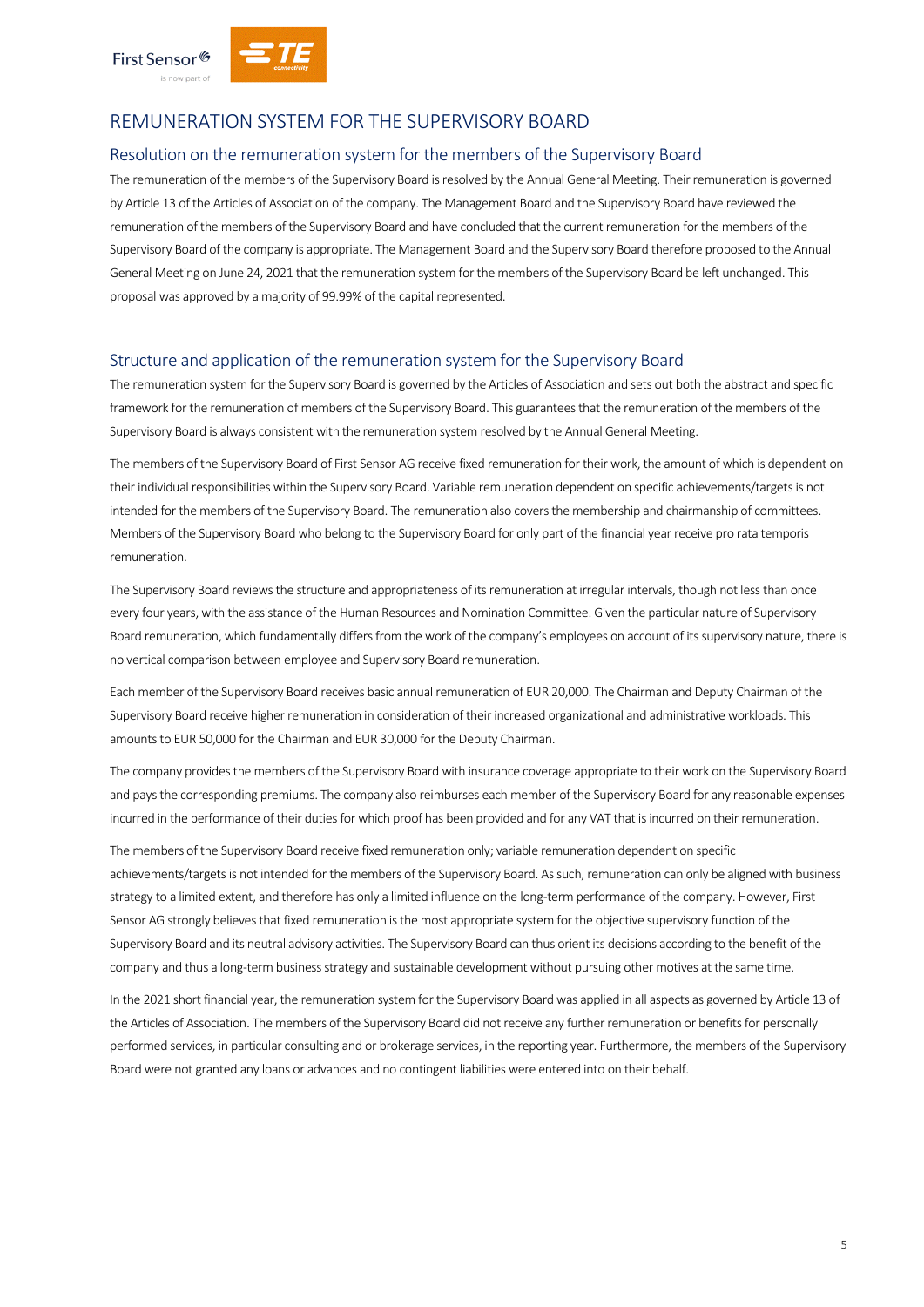

# Disclosure of personal remuneration of the Supervisory Board

The following table presents the remuneration of the members of the Supervisory Board in the past short financial year in accordance with Section 162 AktG:

| € thousand                |                                                                | 2021 SFY | 2020        |
|---------------------------|----------------------------------------------------------------|----------|-------------|
| Michael Gerosa            | member since February 18, 2021, Chairman since April 19, 2021) |          | $*$         |
| Peter McCarthy            | Deputy Chairman                                                | $\ast$   | $*$         |
| Stephan Itter             | since May 1, 2020                                              | 15       | 13          |
| Rob Tilmans               | since June 24, 2021                                            |          | $*$         |
| Dirk Schäfer              | until May 31, 2021                                             | $\ast$   | $*$         |
| Olga Wolfenberg           |                                                                | 15       | 20          |
| Tilo Vollprecht           | until August 26, 2021                                          | 13       | 20          |
| Christoph Findeisen       | since August 27, 2021                                          |          | $\mathbf 0$ |
| <b>Total remuneration</b> |                                                                | 45       | 53          |

\* These members of the Supervisory Board are employees of the TE Group and have waived their remuneration.

The members of the Supervisory Board who are employees of companies of the TE Group did not receive any Supervisory Board remuneration in the past financial year.

Members of the Supervisory Board who resigned as of April 30, 2020 had also received the following remuneration in the previous year:

| € thousand             |                                       | 2020 |
|------------------------|---------------------------------------|------|
| Prof. Alfred Gossner   | Chairman, until April 30, 2021        |      |
| Prof. Christoph Kutter | Deputy Chairman, until April 30, 2021 | 10   |
| Marc de Jong           | until April 30, 2021                  |      |
| Guido Prehn            | until April 30, 2021                  |      |
| Total remuneration     |                                       | 41   |